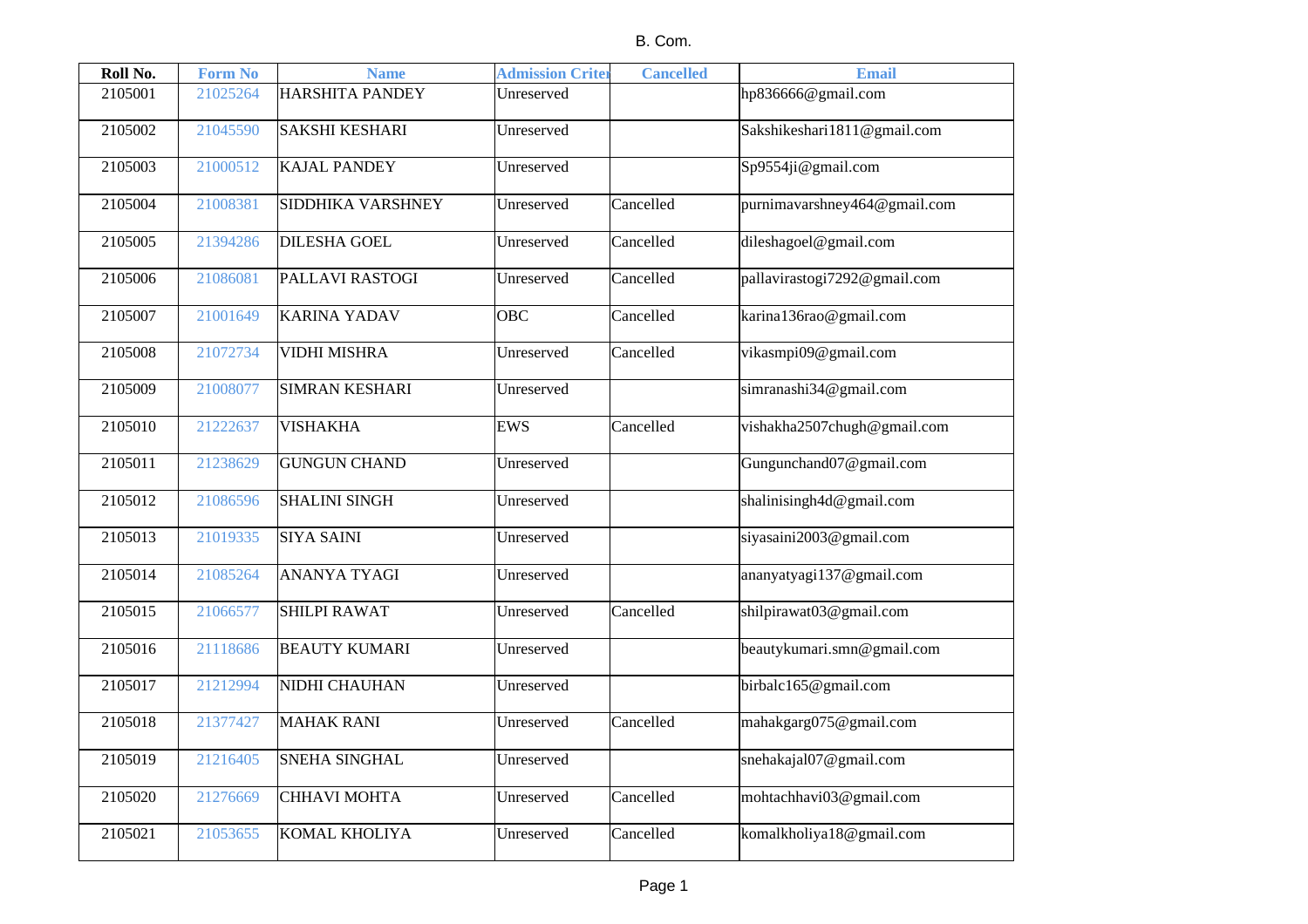| Roll No. | <b>Form No</b> | <b>Name</b>                | <b>Admission Criter</b> | <b>Cancelled</b> | <b>Email</b>                 |
|----------|----------------|----------------------------|-------------------------|------------------|------------------------------|
| 2105022  | 21187057       | <b>SANIA KHAN</b>          | Unreserved              | Cancelled        | saniakhan0930@gmail.com      |
| 2105023  | 21033455       | VAISHNAVI SHARMA           | Unreserved              | Cancelled        | vaishnavis422@gmail.com      |
| 2105024  | 21095229       | <b>UNNATI OJHA</b>         | Unreserved              | Cancelled        | unnatiojha08@gmail.com       |
| 2105025  | 21096949       | <b>VANDANA KUMARI</b>      | Unreserved              |                  | vandana956011@gmail.com      |
| 2105026  | 21010427       | <b>SHREYA GANGOPADHYAY</b> | Unreserved              |                  | shreyaganguly65@gmail.com    |
| 2105027  | 21007111       | PRAGYA SINGH               | Unreserved              |                  | pragyasingh212004@gmail.com  |
| 2105028  | 21220301       | <b>HIMANSHI RAWAT</b>      | Unreserved              | Cancelled        | shobharawat690@gmail.com     |
| 2105029  | 21246883       | <b>ANSHI GUPTA</b>         | Unreserved              |                  | anshigupta67@gmail.com       |
| 2105030  | 21368944       | <b>SHUBHLAKSHMI</b>        | Unreserved              |                  | shubhlakshmee@gmail.com      |
| 2105031  | 21292326       | <b>KRITIKA SETH</b>        | Unreserved              | Cancelled        | kritikaseth2003@gmail.com    |
| 2105032  | 21155903       | <b>SHREYA AGGARWAL</b>     | Unreserved              | Cancelled        | shreyaaggarwal1906@gmail.com |
| 2105033  | 21060319       | <b>SAKSHI KUMARI JHA</b>   | Unreserved              |                  | Sakshijha279@gmail.com       |
| 2105034  | 21040540       | <b>ANUPREKSHA JAIN</b>     | Unreserved              |                  | anuprekshaj18@gmail.com      |
| 2105035  | 21007846       | <b>SHRUTI CHAWLA</b>       | Unreserved              | Cancelled        | chawlakhushi289@gmail.com    |
| 2105036  | 21130971       | <b>MANNAT CHAWLA</b>       | Unreserved              |                  | sanjeev.chawla2010@gmail.com |
| 2105037  | 21115018       | <b>ANKITA</b>              | Unreserved              |                  | ankita27902@gmail.com        |
| 2105038  | 21075204       | <b>DIPTI</b>               | Unreserved              | Cancelled        | Diptidwivedi202@gmail.com    |
| 2105039  | 21054435       | <b>KASHISH SINGH</b>       | Unreserved              |                  | kashishrathore143@gmail.com  |
| 2105040  | 21246054       | <b>RASHI NANDA</b>         | Unreserved              | Cancelled        | rashinanda541@gmail.com      |
| 2105041  | 21136416       | <b>KHUSHI</b>              | Unreserved              | Cancelled        | anandkhushi603@gmail.com     |
| 2105042  | 21241332       | <b>SADHNA CHAUHAN</b>      | Unreserved              | Cancelled        | sadhnac519@gmail.com         |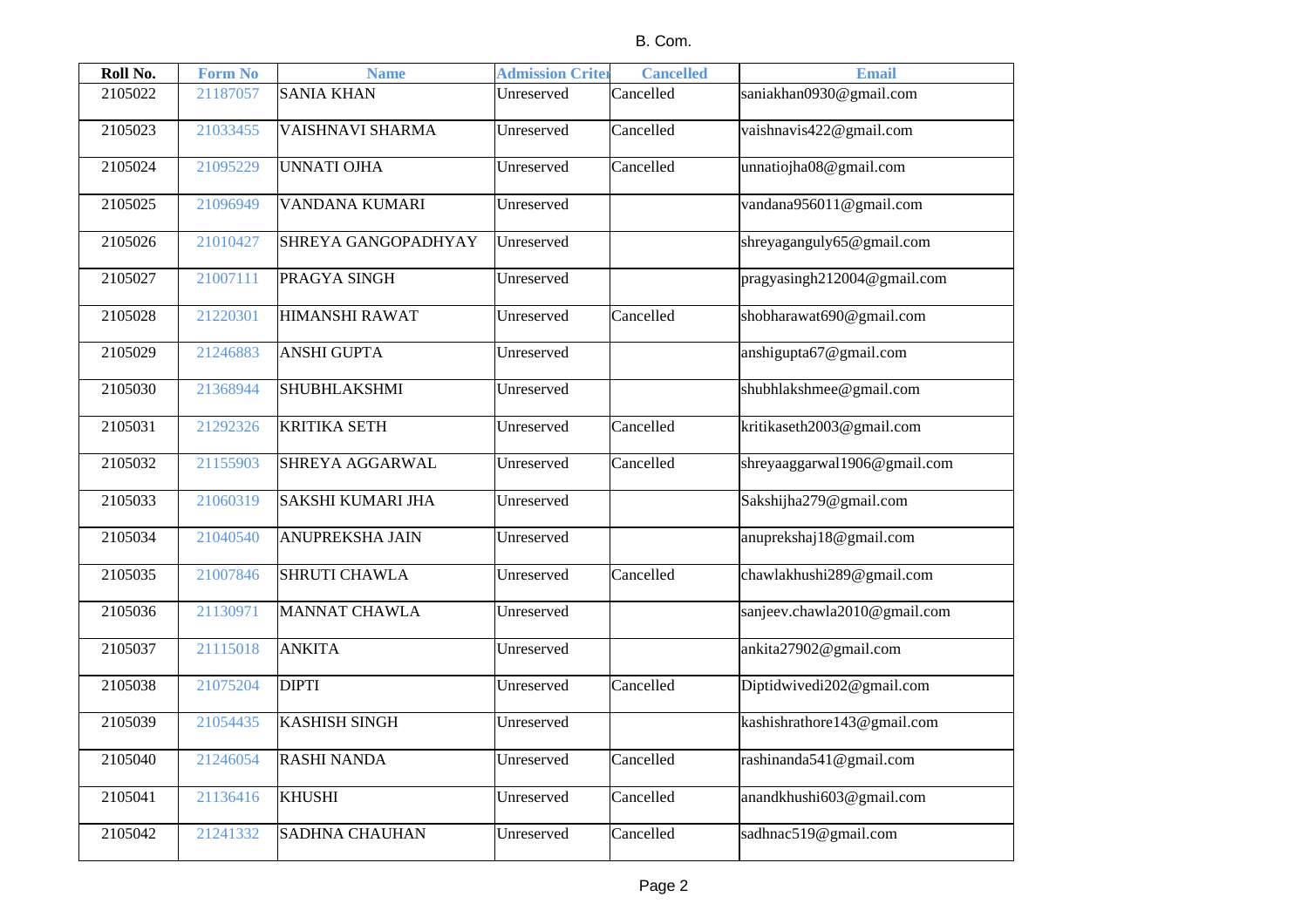| Roll No. | <b>Form No</b> | <b>Name</b>                | <b>Admission Criter</b> | <b>Cancelled</b> | <b>Email</b>                   |
|----------|----------------|----------------------------|-------------------------|------------------|--------------------------------|
| 2105043  | 21205654       | <b>ANUSHA GOYAL</b>        | Unreserved              | Cancelled        | princesscool.g8@gmail.com      |
| 2105044  | 21163577       | <b>GARIMA GULATI</b>       | Unreserved              |                  | gulati.garima123@gmail.com     |
| 2105045  | 21117659       | PURVIKA AHUJA              | Unreserved              | Cancelled        | purvikaahuja15@gmail.com       |
| 2105046  | 21057709       | <b>SAMRIDDHI TULSIAN</b>   | Unreserved              | Cancelled        | samriddhitulsian2303@gmail.com |
| 2105047  | 21231159       | KHUSHI JOSHI               | Unreserved              |                  | 1979rajujoshi@gmail.com        |
| 2105048  | 21165263       | YASHI                      | Unreserved              |                  | yashpreet41du@gmail.com        |
| 2105049  | 21107586       | <b>SHIFA AHMED</b>         | OBC                     | Cancelled        | Ahmedshifa1992@gmail.com       |
| 2105050  | 21409706       | <b>KAJAL KUMARI</b>        | OBC                     | Cancelled        | kajalkumaridas99@gmail.com     |
| 2105051  | 21213190       | PREKSHA ANAND              | <b>OBC</b>              | Cancelled        | ANANDPREKSHA@GMAIL.COM         |
| 2105052  | 21439535       | <b>DIWANSHI KHANDELWAL</b> | Unreserved              | Cancelled        | diwanshikh050203@gmail.com     |
| 2105053  | 21044573       | <b>MADHURIMA PANDA</b>     | Unreserved              |                  | madhurimapanda6@gmail.com      |
| 2105054  | 21162419       | <b>NIKITA</b>              | <b>OBC</b>              | Cancelled        | ny144637@gmail.com             |
| 2105055  | 21162460       | <b>TOSHITA SINGLA</b>      | Unreserved              |                  | toshitasingla1206@gmail.com    |
| 2105056  | 21292223       | <b>LINISHA SINGH</b>       | Unreserved              |                  | rajiv10singh@rediffmail.com    |
| 2105057  | 21087247       | <b>SHARASTI SARSWAT</b>    | Unreserved              | Cancelled        | sharastisarswat@gmail.com      |
| 2105058  | 21214156       | <b>SHAMIRA SADAQUAT</b>    | Unreserved              |                  | shamirasadaquat20@gmail.com    |
| 2105059  | 21088743       | <b>AAKANSHA DATA</b>       | Unreserved              |                  | aakanshadata2015@gmail.com     |
| 2105060  | 21066224       | <b>SUHANI BARTHWAL</b>     | <b>EWS</b>              | Cancelled        | suhanibarthwal1234@gmail.com   |
| 2105061  | 21031905       | <b>MUSKAN SHARMA</b>       | Unreserved              |                  | muskanamps@gmail.com           |
| 2105062  | 21239501       | <b>MEHAK SACHDEVA</b>      | Unreserved              | Cancelled        | smehak27@gmail.com             |
| 2105063  | 21041804       | <b>SALONI PARASHAR</b>     | Unreserved              |                  | saloniparashar04@gmail.com     |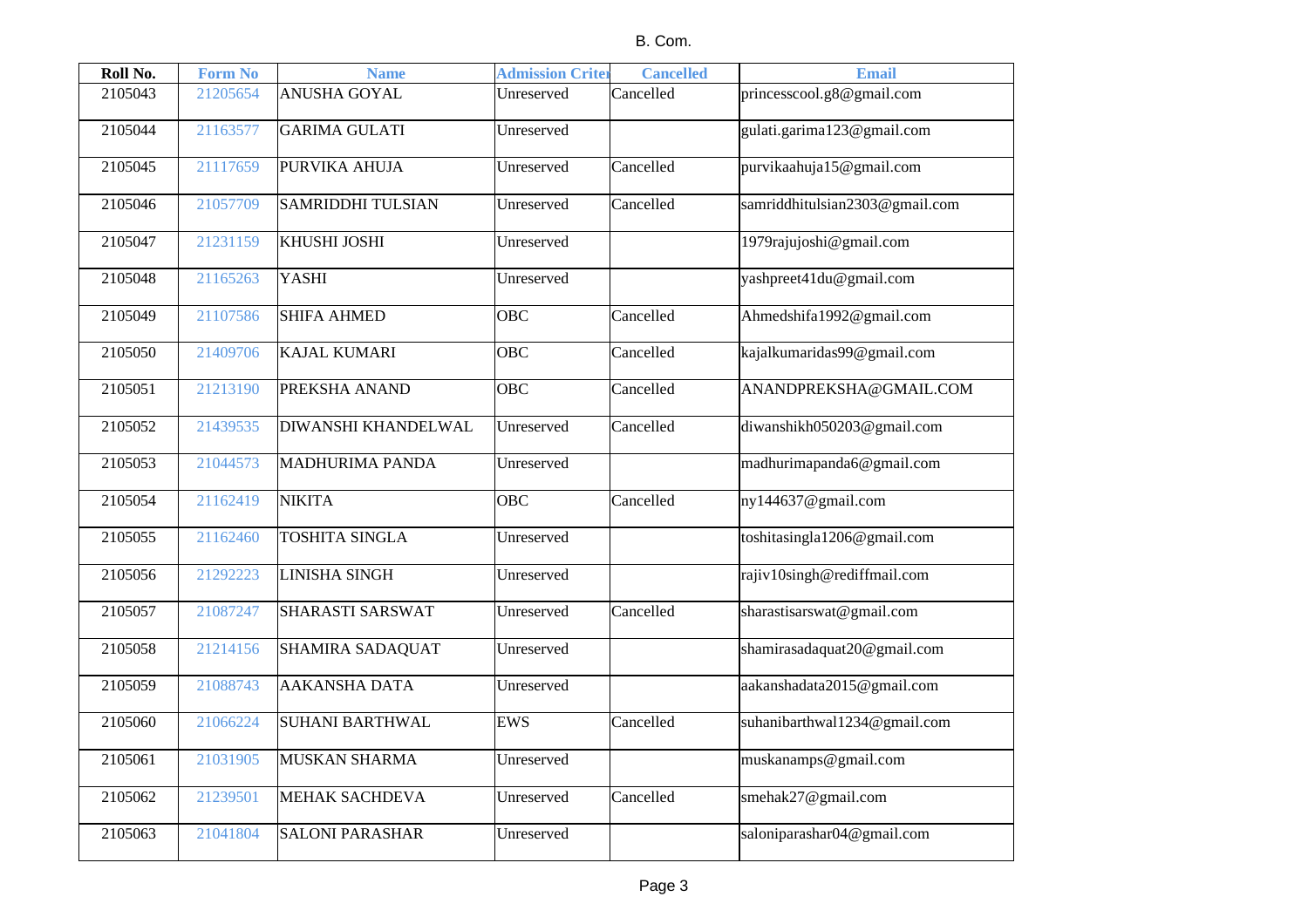| Roll No. | <b>Form No</b> | <b>Name</b>            | <b>Admission Criter</b> | <b>Cancelled</b> | <b>Email</b>                      |
|----------|----------------|------------------------|-------------------------|------------------|-----------------------------------|
| 2105064  | 21395069       | <b>ARSHIYA AFSAR</b>   | Unreserved              |                  | arshiyaafsar04@gmail.com          |
| 2105065  | 21039194       | <b>VANI AGARWAL</b>    | Unreserved              |                  | vaniagarwal447@gmail.com          |
| 2105066  | 21122681       | <b>SIMRAN SINGH</b>    | Unreserved              |                  | ss42858801p@gmail.com             |
| 2105067  | 21149149       | <b>SHALU KUMARI</b>    | Unreserved              | Cancelled        | shalukumari2862@gmail.com         |
| 2105068  | 21275284       | <b>SIMRAN SACHDEVA</b> | Unreserved              |                  | ssachdeva0710@gmail.com           |
| 2105069  | 21165507       | <b>SIMRAN GULATI</b>   | Unreserved              | Cancelled        | simran.2003gulati@gmail.com       |
| 2105070  | 21010332       | <b>SRISHTI PANDEY</b>  | Unreserved              |                  | psrishti905@gmail.com             |
| 2105071  | 21342956       | <b>PARI</b>            | Unreserved              | Cancelled        | pariieeeee@gmail.com              |
| 2105072  | 21272600       | SONAL                  | Unreserved              | Cancelled        | sonalpandey351@gmail.com          |
| 2105073  | 21107993       | <b>TANYA SHUKLA</b>    | Unreserved              |                  | tanyashukla952@gmail.com          |
| 2105074  | 21400840       | <b>MAHI SINGH</b>      | Unreserved              |                  | mahisingh.m1617@gmail.com         |
| 2105075  | 21281957       | <b>VISHAKHA SINGH</b>  | Unreserved              |                  | chaudhary.vishakha9311@gmail.com  |
| 2105076  | 21244481       | <b>SHALINI SHARMA</b>  | Unreserved              |                  | ashishrksharma2000@gmail.com      |
| 2105077  | 21217208       | <b>GARIMA PANDEY</b>   | Unreserved              | Cancelled        | pgarima039@gmail.com              |
| 2105078  | 21292992       | <b>KAMAKSHI GULATI</b> | Unreserved              | Cancelled        | kamakshigulati.004@gmail.com      |
| 2105079  | 21006766       | <b>ANANNYA SINGH</b>   | Unreserved              |                  | anannyasingh283@gmail.com         |
| 2105080  | 21337116       | <b>SHREYA JAIN</b>     | Unreserved              |                  | jainanshu417@gmail.com            |
| 2105081  | 21017454       | <b>SRISHTI SHARMA</b>  | Unreserved              |                  | srishti.1766@gmail.com            |
| 2105082  | 21004076       | <b>TANVI SHARMA</b>    | Unreserved              |                  | tanusharmaofficial23045@gmail.com |
| 2105083  | 21274689       | <b>MUSKAN SETHI</b>    | Unreserved              |                  | muskansethi315@gmail.com          |
| 2105084  | 21111132       | <b>ANUSHKA SINGH</b>   | Unreserved              |                  | anushkasingh5325@gmail.com        |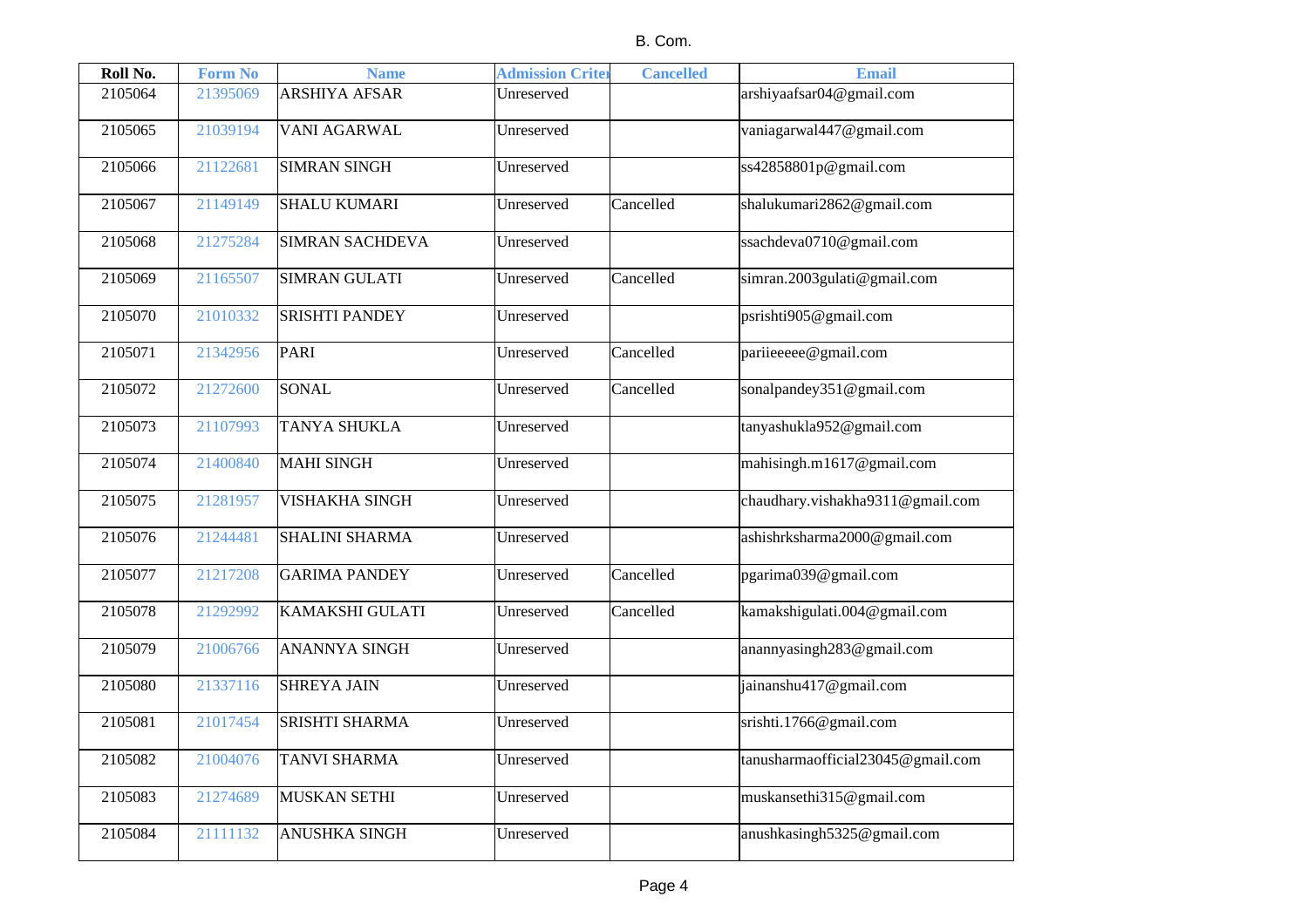| Roll No. | <b>Form No</b> | <b>Name</b>               | <b>Admission Criter</b> | <b>Cancelled</b> | <b>Email</b>                  |
|----------|----------------|---------------------------|-------------------------|------------------|-------------------------------|
| 2105085  | 21018101       | <b>DRISHTI AHLUWALIA</b>  | Unreserved              | Cancelled        | ahluwaliadrishti9@gmail.com   |
| 2105086  | 21338570       | <b>SWANI GUPTA</b>        | Unreserved              | Cancelled        | guptaswani@gmail.com          |
| 2105087  | 21112996       | <b>SUHANI PANDEY</b>      | Unreserved              |                  | suhanipandey121@gmail.com     |
| 2105088  | 21111619       | <b>VIDHUSHI PAL</b>       | OBC                     | Cancelled        | vidhushipal@gmail.com         |
| 2105089  | 21062285       | <b>RIYA BHATI</b>         | OBC                     | Cancelled        | riyabhati13@gmail.com         |
| 2105090  | 21060244       | <b>VIDHI GARG</b>         | Unreserved              | Cancelled        | vidhigarg22@gmail.com         |
| 2105091  | 21114487       | <b>JEENU PRIYA</b>        | Unreserved              |                  | jeenupriya2018@gmail.com      |
| 2105092  | 21043291       | <b>AASTHA KAPOOR</b>      | Unreserved              |                  | aasta.kapoor21@gmail.com      |
| 2105093  | 21058750       | <b>ISHIKA SONI</b>        | <b>OBC</b>              | Cancelled        | ishikasoni1219@gmail.com      |
| 2105094  | 21025697       | RISHIKA DARUKA            | Unreserved              | Cancelled        | Rishikadaruka8@gmail.com      |
| 2105095  | 21101877       | <b>SONIKA JAIN</b>        | Unreserved              | Cancelled        | jainsonika010@gmail.com       |
| 2105096  | 21022952       | <b>APARNA ANAND</b>       | Unreserved              |                  | aparnaanand68@gmail.com       |
| 2105097  | 21099368       | RUCHIKA LAKHOTIA          | Unreserved              | Cancelled        | ruchikalakhotia13@gmail.com   |
| 2105098  | 21335036       | <b>SHAMBHAVI PANDEY</b>   | Unreserved              |                  | shambhavi04042002@gmail.com   |
| 2105099  | 21112206       | <b>ISHA RAWAL</b>         | OBC                     | Cancelled        | isharawal.2002@gmail.com      |
| 2105100  | 21305399       | <b>DISHA SOMANI</b>       | Unreserved              |                  | d.somani2004@gmail.com        |
| 2105101  | 21137639       | <b>ARIBA FATIMA</b>       | Unreserved              | Cancelled        | aribafatima7112@gmail.com     |
| 2105102  | 21224107       | <b>ANUSHKA SRIVASTAVA</b> | Unreserved              | Cancelled        | srivastavaanushka38@gmail.com |
| 2105103  | 21006209       | <b>KHUSHI NEGI</b>        | Unreserved              |                  | khushinegi763@gmail.com       |
| 2105104  | 21040705       | <b>SAKSHI DEV</b>         | Unreserved              |                  | devsakshi73@gmail.com         |
| 2105105  | 21098011       | <b>SURBHI SHARMA</b>      | Unreserved              |                  | surbhi892003@gmail.com        |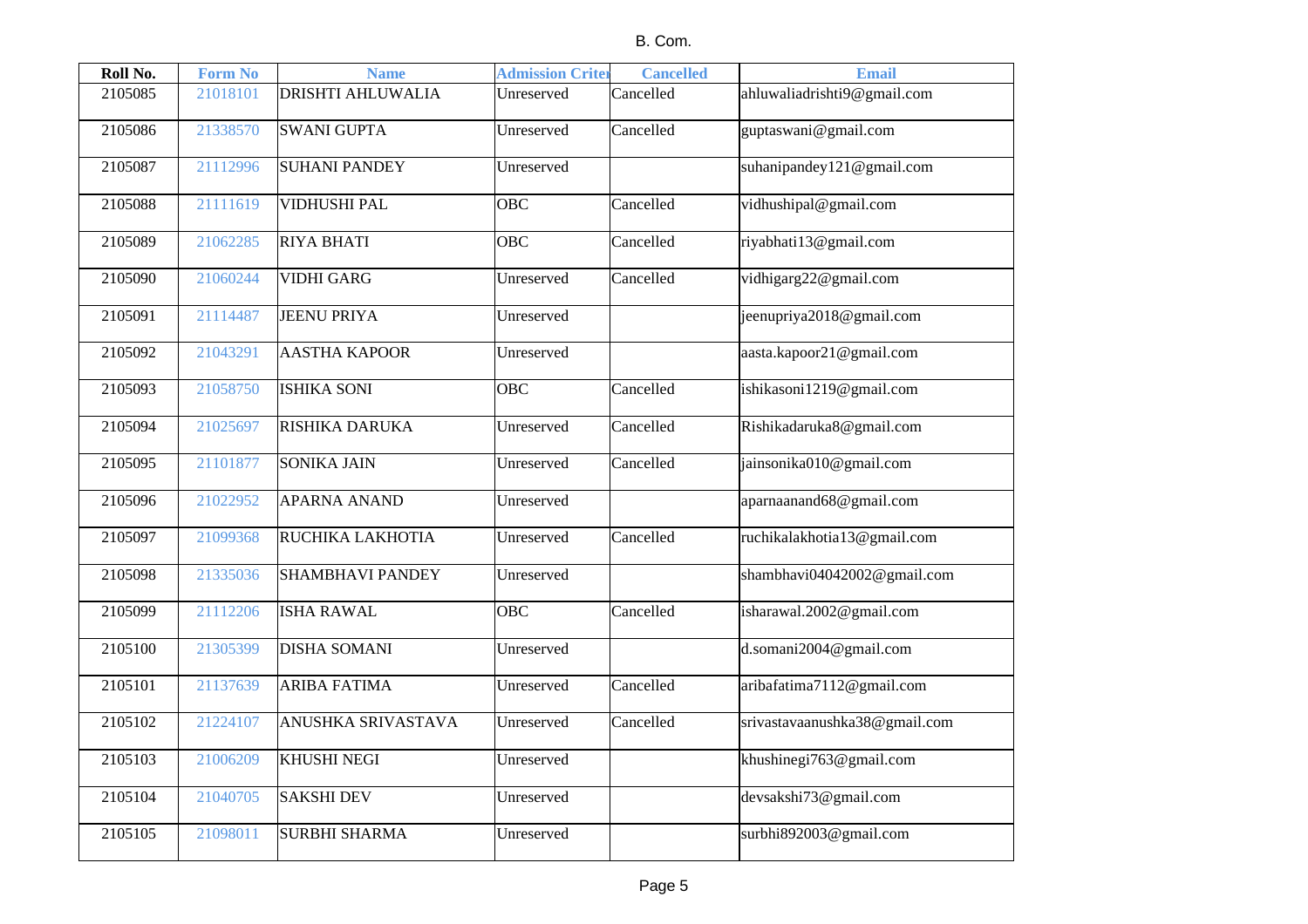| Roll No. | <b>Form No</b> | <b>Name</b>              | <b>Admission Criter</b> | <b>Cancelled</b> | <b>Email</b>                      |
|----------|----------------|--------------------------|-------------------------|------------------|-----------------------------------|
| 2105106  | 21279163       | <b>ARJU</b>              | Unreserved              | Cancelled        | aarjusheoran974@gmail.com         |
| 2105107  | 21064443       | PALAK GAGNEJA            | Unreserved              |                  | gagnejapalak30@gmail.com          |
| 2105108  | 21296138       | <b>SOMYA GOEL</b>        | Unreserved              | Cancelled        | goelsomya27@gmail.com             |
| 2105109  | 21155564       | <b>DEEPA BHANDARI</b>    | Unreserved              | Cancelled        | deepabhandari20033@gmail.com      |
| 2105110  | 21143358       | PRIYANKA SHARMA          | Unreserved              |                  | priyankasharm2003@gmail.com       |
| 2105111  | 21205832       | <b>SWATI</b>             | Unreserved              | Cancelled        | SWATISHEORAN9@GMAIL.COM           |
| 2105112  | 21130127       | RIYA CHITKARA            | Unreserved              |                  | riyachitkara1234@gmail.com        |
| 2105113  | 21376623       | <b>SHEELU CHOUDHARY</b>  | Unreserved              | Cancelled        | Sheeluchoudhary847@gmail.com      |
| 2105114  | 21158096       | <b>ISHITA SHUKLA</b>     | Unreserved              |                  | 2003.ishita@gmail.com             |
| 2105115  | 21099736       | RITIKA LAKHOTIA          | Unreserved              | Cancelled        | ritikalakhotia07@gmail.com        |
| 2105116  | 21044341       | <b>PAWANI</b>            | <b>EWS</b>              | Cancelled        | pawanisinha543@gmail.com          |
| 2105117  | 21105558       | <b>DISHITA CHAUDHARY</b> | Unreserved              |                  | dishita2019@gmail.com             |
| 2105118  | 21072839       | <b>MANYA SAHNI</b>       | Unreserved              | Cancelled        | manyasahni97@gmail.com            |
| 2105119  | 21297710       | MITALI BHATNAGAR         | <b>OBC</b>              |                  | mitalibhatnagar16042003@gmail.com |
| 2105120  | 21122400       | <b>LALSA CHOPRA</b>      | Unreserved              | Cancelled        | lalsachopra@gmail.com             |
| 2105121  | 21358371       | <b>SUJAIN KHAN</b>       | <b>EWS</b>              | Cancelled        | ibtisham21@gmail.com              |
| 2105122  | 21017710       | PRASHASTI VERMA          | <b>OBC</b>              | Cancelled        | prashastiverma3@gmail.com         |
| 2105123  | 21190008       | <b>SRISHTI GUPTA</b>     | Unreserved              |                  | srishtigupta611@gmail.com         |
| 2105124  | 21112960       | <b>TANYA SINGH</b>       | Unreserved              |                  | tanyasingh1624@gmail.com          |
| 2105125  | 21063976       | <b>BHAVANA BAID</b>      | Unreserved              | Cancelled        | bhavana.baid2003@gmail.com        |
| 2105126  | 21326754       | <b>SAKSHI</b>            | Unreserved              |                  | bhageshkalonia@gmail.com          |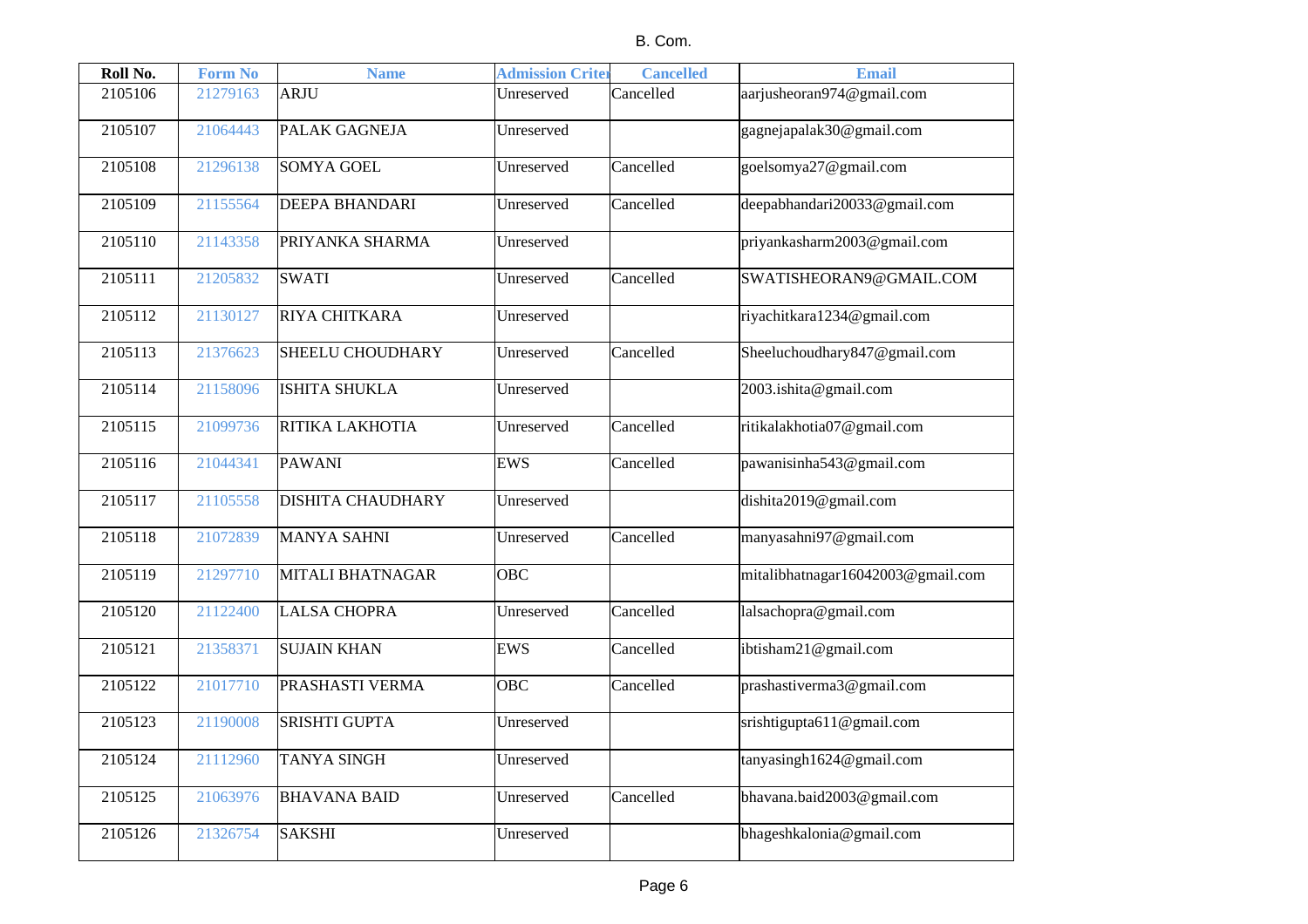| Roll No. | <b>Form No</b> | <b>Name</b>             | <b>Admission Criter</b> | <b>Cancelled</b> | <b>Email</b>                  |
|----------|----------------|-------------------------|-------------------------|------------------|-------------------------------|
| 2105127  | 21046953       | KHUSHI KHANDELWAL       | Unreserved              | Cancelled        | khushi2062003@gmail.com       |
| 2105128  | 21279537       | <b>SHREYA GUPTA</b>     | Unreserved              |                  | guptashreya065@gmail.com      |
| 2105129  | 21448809       | <b>GAURANGI GARG</b>    | Unreserved              | Cancelled        | gargkaju6@gmail.com           |
| 2105130  | 21347474       | <b>MADHURI PAL</b>      | <b>OBC</b>              | Cancelled        | mpal83044@gmail.com           |
| 2105131  | 21124443       | <b>SUHANI SINGH</b>     | Unreserved              |                  | suhanisingh.0286@gmail.com    |
| 2105132  | 21163822       | <b>ALIMA SIDDIQUI</b>   | Unreserved              |                  | 2xiicalima@gmail.com          |
| 2105133  | 21339688       | <b>SWAPNIL PANDEY</b>   | Unreserved              | Cancelled        | swapnilpandey2511@gmail.com   |
| 2105134  | 21043770       | YAHSIKA                 | Unreserved              |                  | chawlayashika1@gmail.com      |
| 2105135  | 21100613       | MOKSHA SHARMA           | Unreserved              |                  | sharmarashmipankaj@gmail.com  |
| 2105136  | 21187338       | MITALI CHAUHAN          | Unreserved              |                  | mitalichauhan023@gmail.com    |
| 2105137  | 21249743       | <b>DIVYA</b>            | Unreserved              |                  | divyaanjana239@gmail.com      |
| 2105138  | 21251259       | <b>SAKSHI KUMARI</b>    | Unreserved              |                  | sapnasharma2000s@gmail.com    |
| 2105139  | 21284083       | KANISHKA AGGARWAL       | Unreserved              | Cancelled        | aggarwalkanishka250@gmail.com |
| 2105140  | 21130278       | <b>KRITIKA YADAV</b>    | <b>OBC</b>              | Cancelled        | kritikaayadav1122@gmail.com   |
| 2105141  | 21010597       | PARNIKA KUKREJA         | <b>EWS</b>              | Cancelled        | kukrejaparnika@gmail.com      |
| 2105142  | 21379656       | <b>SHIKHA BISHT</b>     | Unreserved              | Cancelled        | bshikha2504@gmail.com         |
| 2105143  | 21087861       | YOGITA MINOCHA          | Unreserved              | Cancelled        | ym.yogita2318@gmail.com       |
| 2105144  | 21111797       | YASHASVI TYAGI          | Unreserved              | Cancelled        | yashasvi.tyagi123@gmail.com   |
| 2105145  | 21318254       | <b>ISHIKA JAIN</b>      | Unreserved              |                  | ishikajain343@gmail.com       |
| 2105146  | 21344392       | <b>REENA KUMARI</b>     | <b>SC</b>               | Cancelled        | mathureena11@gmail.com        |
| 2105147  | 21046048       | <b>DIKSHA CHAUDHARY</b> | Unreserved              |                  | diksharor13@gmail.com         |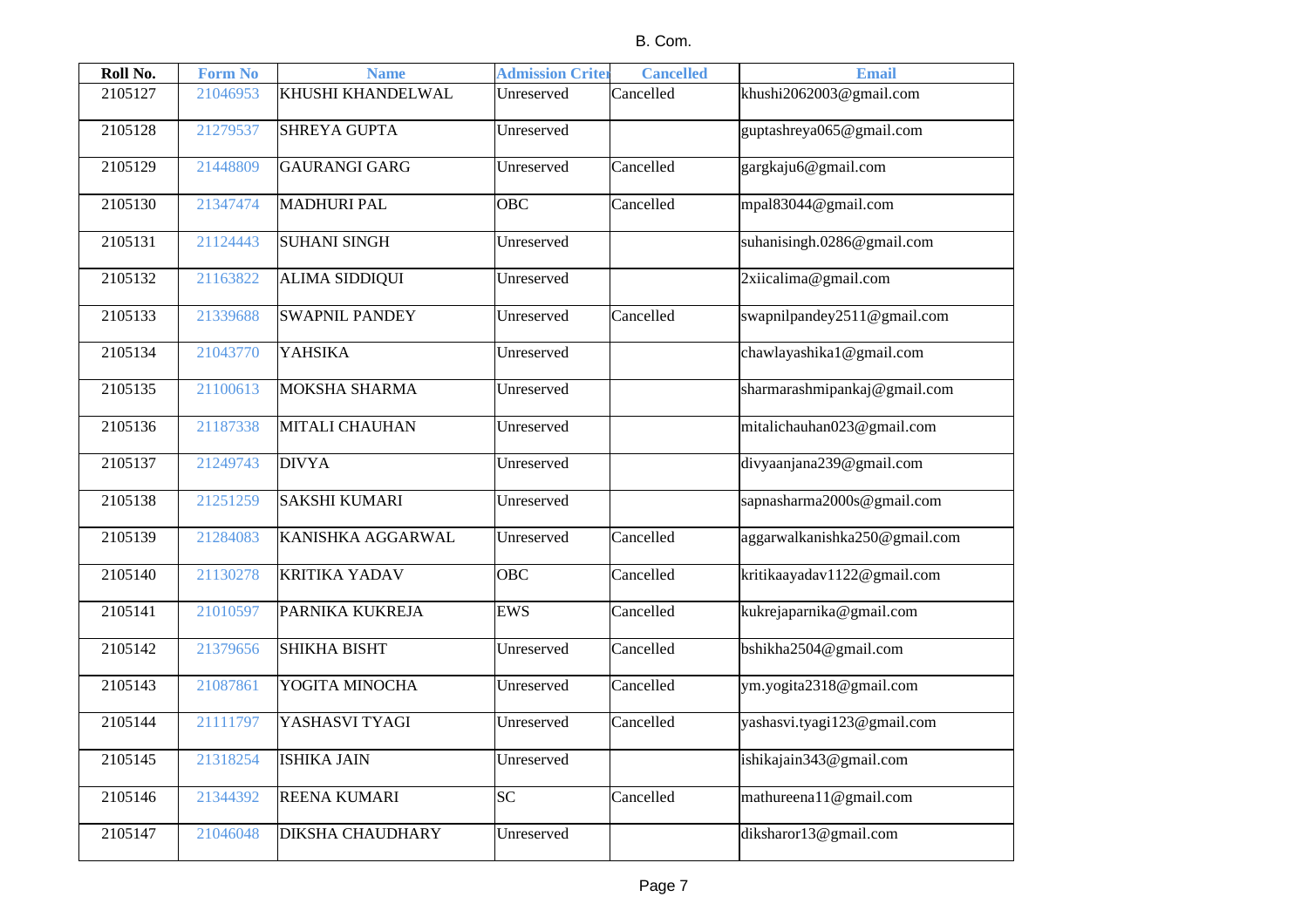| Roll No. | <b>Form No</b> | <b>Name</b>            | <b>Admission Criter</b> | <b>Cancelled</b> | <b>Email</b>                     |
|----------|----------------|------------------------|-------------------------|------------------|----------------------------------|
| 2105148  | 21266832       | <b>DIYA GULHATI</b>    | Unreserved              | Cancelled        | gulhatid@gmail.com               |
| 2105149  | 21371969       | <b>ADITI MALIK</b>     | Unreserved              | Cancelled        | aditimalik806@gmail.com          |
| 2105150  | 21050337       | <b>AKSHITA KUMARI</b>  | Unreserved              |                  | raiakshita22@gmail.com           |
| 2105151  | 21318643       | <b>GARIMA SINGH</b>    | <b>EWS</b>              | Cancelled        | singhgarima2778@gmail.com        |
| 2105152  | 21006957       | <b>JANVI KARN</b>      | Unreserved              |                  | janvikarn05@gmail.com            |
| 2105153  | 21299477       | <b>ANUSHKA SOLANKI</b> | Unreserved              |                  | anushkasolanki8@gmail.com        |
| 2105154  | 21325022       | MISHIKA GARG           | Unreserved              |                  | mishikagarg03@gmail.com          |
| 2105155  | 21021028       | <b>LAVANYA</b>         | Unreserved              | Cancelled        | lavanyamakkar1708@gmail.com      |
| 2105156  | 21112624       | KHUSHI JAIN            | Unreserved              |                  | khushij616@gmail.com             |
| 2105157  | 21194084       | MANZA MUSHTAQUE        | Unreserved              | Cancelled        | aymenmushtaque22@gmail.com       |
| 2105158  | 21045265       | <b>SRISHTI</b>         | <b>EWS</b>              | Cancelled        | srishtirajput84@gmail.com        |
| 2105159  | 21169954       | <b>SANA SHEIKH</b>     | Unreserved              | Cancelled        | sheikhs6052@gmail.com            |
| 2105160  | 21054535       | <b>MANSI</b>           | Unreserved              |                  | mittalmansi593@gmail.com         |
| 2105161  | 21307789       | PRINCY SHARMA          | Unreserved              |                  | princysharma502@gmail.com        |
| 2105162  | 21024209       | <b>GARGI ARORA</b>     | Unreserved              |                  | gargiarora334@gmail.com          |
| 2105163  | 21398566       | NIKITA SABHARWAL       | Unreserved              | Cancelled        | NIKITASABHARWAL891@GMAIL.CO<br>M |
| 2105164  | 21056708       | <b>SHREYA MITTAL</b>   | Unreserved              | Cancelled        | shreyamittal1610@gmail.com       |
| 2105165  | 21069021       | <b>HITIKA</b>          | Unreserved              |                  | madanhitika1@gmail.com           |
| 2105166  | 21169523       | <b>KUMKUM SINGH</b>    | Unreserved              |                  | kumkumsingh0704@gmail.com        |
| 2105167  | 21042857       | <b>SHREYA</b>          | <b>EWS</b>              | Cancelled        | shreyasinghjamui@gmail.com       |
| 2105168  | 21369390       | RAKSHITA GUPTA         | Unreserved              | Cancelled        | rakshitagupta580@gmail.com       |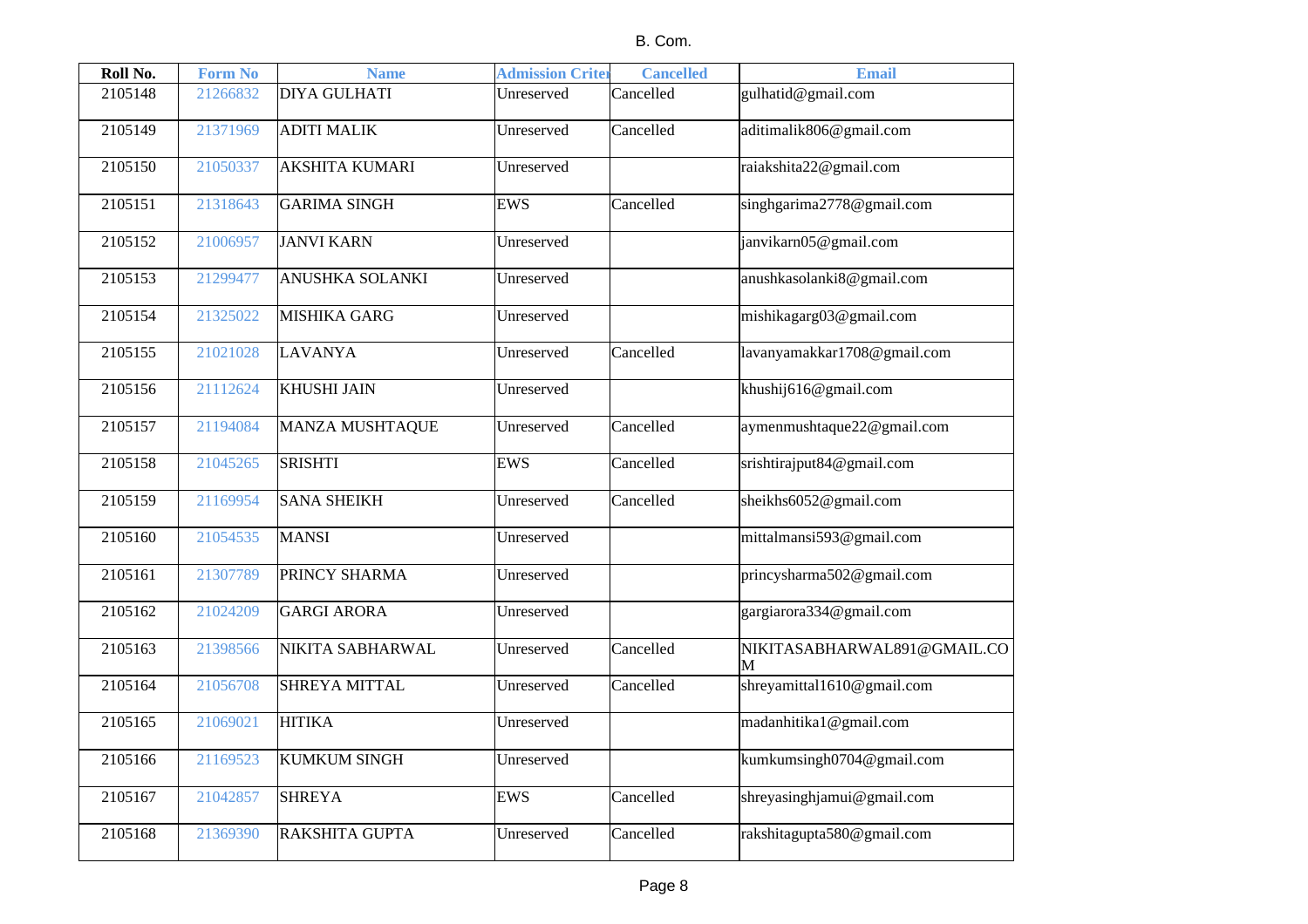| Roll No. | <b>Form No</b> | <b>Name</b>              | <b>Admission Criter</b> | <b>Cancelled</b> | <b>Email</b>                 |
|----------|----------------|--------------------------|-------------------------|------------------|------------------------------|
| 2105169  | 21213501       | <b>UNNATI GOYAL</b>      | Unreserved              | Cancelled        | unnatigoyal1904@gmail.com    |
| 2105170  | 21216254       | <b>SONAM BHATI</b>       | Unreserved              |                  | Kumarjeetan37@gmail.com      |
| 2105171  | 21327395       | <b>BHAWNA KALRA</b>      | Unreserved              | Cancelled        | bkalra284@gmail.com          |
| 2105172  | 21229610       | <b>HEMA SHARMA</b>       | Unreserved              |                  | hemasharmaa03@gmail.com      |
| 2105173  | 21326521       | <b>SANIYA SONI</b>       | <b>OBC</b>              | Cancelled        | saniyasoni0104@gmail.com     |
| 2105174  | 21024590       | <b>DIKSHA</b>            | Unreserved              | Cancelled        | jindaldiksha1508@gmail.com   |
| 2105175  | 21423238       | PRIYA RATURI             | Unreserved              |                  | raturipriya694@gmail.com     |
| 2105176  | 21276910       | <b>SHRUTI SAXENA</b>     | Unreserved              |                  | shrutisaxena781@gmail.com    |
| 2105177  | 21127766       | <b>VANSHIKA</b>          | Unreserved              |                  | vanshikagarg812@gmail.com    |
| 2105178  | 21070044       | <b>GARIMA PANDIT</b>     | Unreserved              | Cancelled        | garimapanditg3@gmail.com     |
| 2105179  | 21077610       | <b>VARSHA MANDAL</b>     | Unreserved              |                  | jageshmandal0@gmail.com      |
| 2105180  | 21346110       | <b>SIMRAN SINGHAL</b>    | Unreserved              | Cancelled        | simransinghal109@gmail.com   |
| 2105181  | 21106174       | KOMAL KUMARI GUPTA       | Unreserved              |                  | kg780599@gmail.com           |
| 2105182  | 21357345       | <b>ANNU</b>              | Unreserved              |                  | annu26995@gmail.com          |
| 2105183  | 21435296       | PRANJALI PANDEY          | Unreserved              |                  | mausmeepandey9821@gmail.com  |
| 2105184  | 21070140       | <b>DEEPIKA</b>           | Unreserved              |                  | kumarp31120@gmail.com        |
| 2105185  | 21085452       | <b>ELMA</b>              | Unreserved              | Cancelled        | elma100902@gmail.com         |
| 2105186  | 21047089       | <b>MANSI BUDAKOTI</b>    | Unreserved              | Cancelled        | budakotimansi24@gmail.com    |
| 2105187  | 21412922       | <b>DIVYANSHI RAWAT</b>   | Unreserved              |                  | Divyanshirawat107@gmail.com  |
| 2105188  | 21015846       | <b>SHRUTI PANDEY</b>     | Unreserved              | Cancelled        | 1234princessshruti@gmail.com |
| 2105189  | 21082668       | <b>VANSHIKHA WADHERA</b> | Unreserved              |                  | vanshikawadhera@gmail.com    |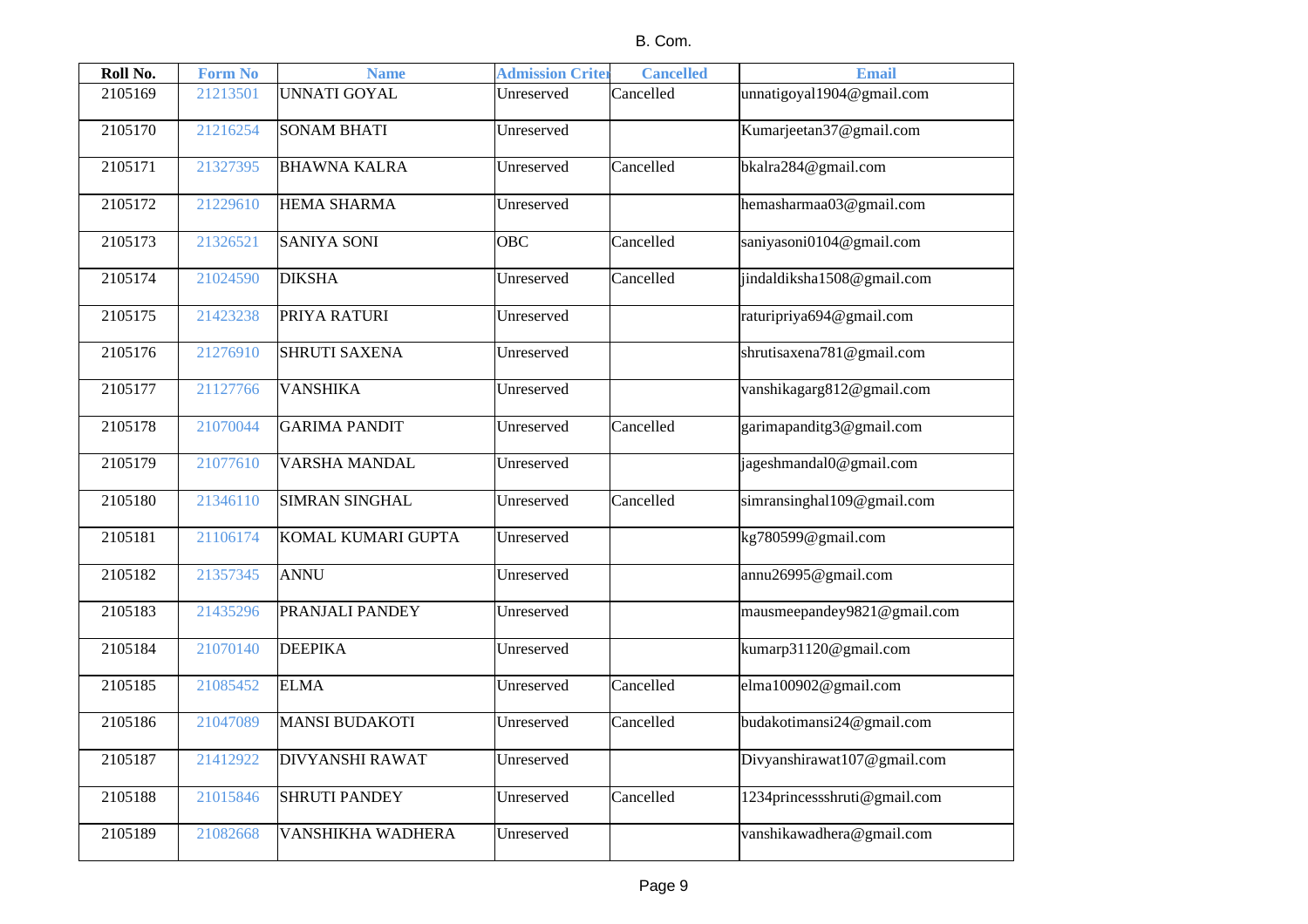| Roll No. | <b>Form No</b> | <b>Name</b>                | <b>Admission Crite:</b> | <b>Cancelled</b> | <b>Email</b>                   |
|----------|----------------|----------------------------|-------------------------|------------------|--------------------------------|
| 2105190  | 21380380       | <b>MISHTHI ARORA</b>       | Unreserved              |                  | aroramishthi17@gmail.com       |
| 2105191  | 21265517       | NISHA SOLANKY              | Unreserved              |                  | nishasolanky17@gmail.com       |
| 2105192  | 21083239       | <b>ANJALI</b>              | <b>OBC</b>              | Cancelled        | anjaliyadav252003@gmail.com    |
| 2105193  | 21359731       | <b>VANSHIKA NAGAR</b>      | OBC                     | Cancelled        | vanshikanagar98@gmail.com      |
| 2105194  | 21394335       | <b>SANGEETA KUMARI</b>     | <b>OBC</b>              | Cancelled        | sahshambhu113@gmail.com        |
| 2105195  | 21225010       | ISHIKA RAJ GUPTA           | <b>OBC</b>              |                  | ishikagupta5322@gmail.com      |
| 2105196  | 21068204       | <b>KHUSHI</b>              | $\overline{SC}$         | Cancelled        | itzmekhushii04@gmail.com       |
| 2105197  | 21139989       | <b>PRACHI</b>              | <b>SC</b>               | Cancelled        | prachikataria44@gmail.com      |
| 2105198  | 21205322       | <b>CHETNA BOKOLIA</b>      | $\overline{SC}$         | Cancelled        | chetnachetna638@gmail.com      |
| 2105199  | 21133869       | <b>SRIJAL SINGH PATEL</b>  | <b>OBC</b>              |                  | srijalsingh27@gmail.com        |
| 2105200  | 21120081       | <b>ARUSHI CHAUDHARY</b>    | OBC                     | Cancelled        | offiofarushi3002@gmail.com     |
| 2105201  | 21404410       | <b>TANISHA YADUVANSHI</b>  | <b>OBC</b>              | Cancelled        | tanishayaduvanshi424@gmail.com |
| 2105202  | 21049605       | <b>RIYA</b>                | SC                      | Cancelled        | madhu795928@gmail.com          |
| 2105203  | 21256641       | YASHU YADAV                | <b>OBC</b>              | Cancelled        | yadavyashu049@gmail.com        |
| 2105204  | 21122413       | <b>JIYA YADAV</b>          | <b>OBC</b>              | Cancelled        | jiyayadav68@gmail.com          |
| 2105205  | 21147585       | <b>ANCHAL VERMA</b>        | <b>OBC</b>              | Cancelled        | anchalverma5504@gmail.com      |
| 2105206  | 21051523       | <b>DIYA KAKRANIYA</b>      | SC                      |                  | diyakakraniya9027@gmail.com    |
| 2105207  | 21286045       | <b>ASMIKSHA RAI BADGAL</b> | <b>SC</b>               | Cancelled        | bdgalasmiksha@gmail.com        |
| 2105208  | 21014116       | <b>SANSKRITI</b>           | SC                      |                  | sanskritigupta519@gmail.com    |
| 2105209  | 21099818       | <b>ANANYA SAHU</b>         | <b>OBC</b>              | Cancelled        | sahut6889@gmail.com            |
| 2105210  | 21174108       | <b>AKANKSHA</b>            | <b>OBC</b>              | Cancelled        | aakufeb14@gmail.com            |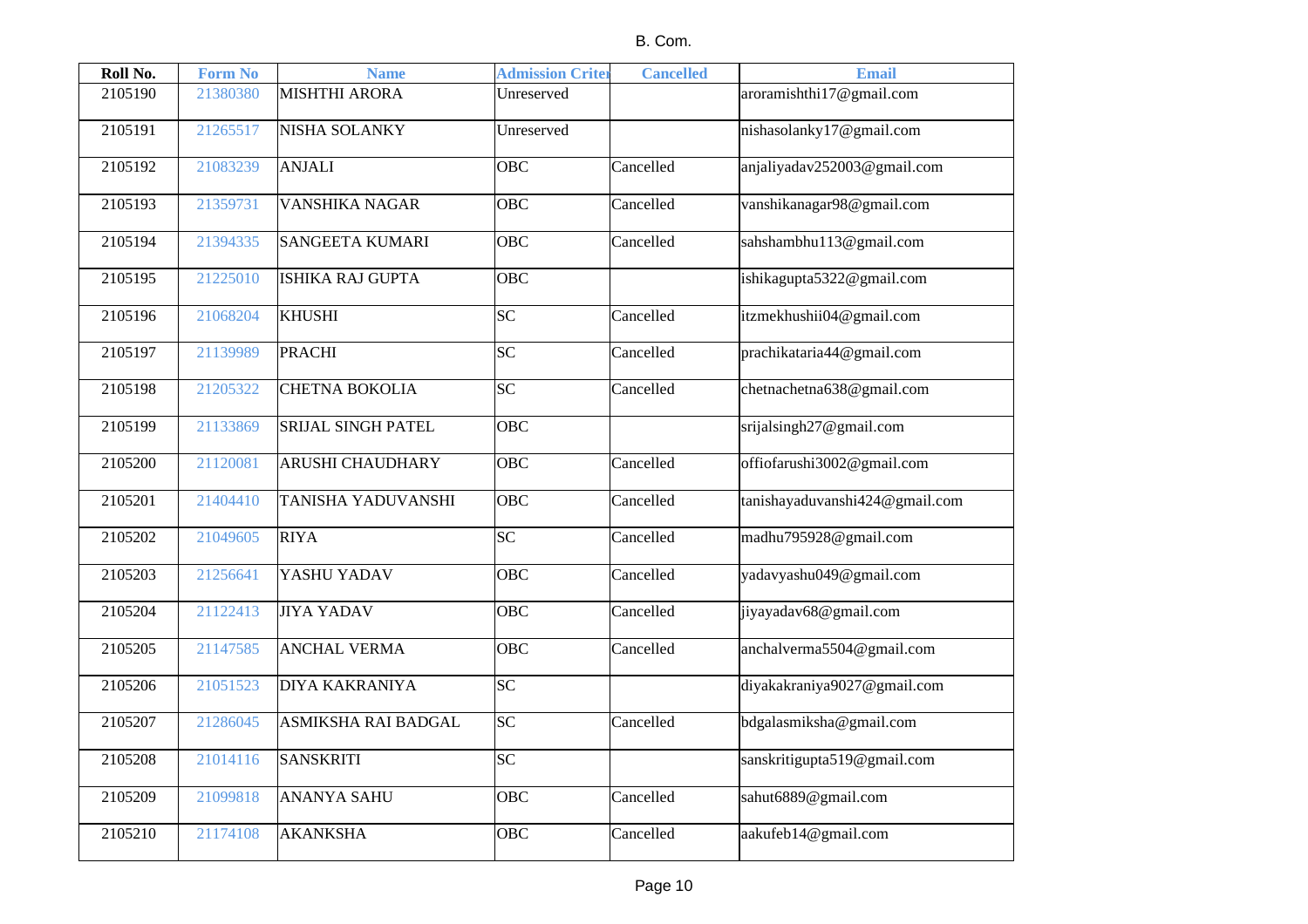| Roll No. | <b>Form No</b> | <b>Name</b>              | <b>Admission Criter</b> | <b>Cancelled</b> | <b>Email</b>                   |
|----------|----------------|--------------------------|-------------------------|------------------|--------------------------------|
| 2105211  | 21216496       | <b>MANISHA PAL</b>       | <b>OBC</b>              | Cancelled        | m2898pall@gmail.com            |
| 2105212  | 21097700       | <b>GUNGUN</b>            | $\overline{\text{SC}}$  |                  | gautammanjhi473@gmail.com      |
| 2105213  | 21074948       | <b>SRISHTI SHARMA</b>    | OBC                     |                  | shrishtisharma2911@gmail.com   |
| 2105214  | 21058491       | PALLAVI KUMARI           | <b>EWS</b>              |                  | tiwaripallavi58@gmail.com      |
| 2105215  | 21377748       | <b>RESHMA KHATOON</b>    | EWS                     |                  | reshureshma7233@gmail.com      |
| 2105216  | 21014271       | <b>SHIVANGI UPADHYAY</b> | <b>EWS</b>              | Cancelled        | shivangiupadhyay12as@gmail.com |
| 2105217  | 21241286       | <b>RISHU SINGH</b>       | <b>EWS</b>              |                  | rishusingh.15082001@gmail.com  |
| 2105218  | 21347032       | KHUSHI CHUGH             | <b>EWS</b>              | Cancelled        | khushiiichugh08@gmail.com      |
| 2105219  | 21219454       | <b>ARPITA</b>            | <b>EWS</b>              | Cancelled        | arpitasharma2804@gmail.com     |
| 2105220  | 21225942       | <b>SIMRAN</b>            | <b>EWS</b>              | Cancelled        | rathore13012003@gmail.com      |
| 2105221  | 21043280       | KHUSHI TYAGI             | <b>EWS</b>              | Cancelled        | tyagikhushi004@gmail.com       |
| 2105222  | 21220119       | <b>DEEPIKA JOSHI</b>     | <b>EWS</b>              | Cancelled        | deepikajoshi413@gmail.com      |
| 2105223  | 21395366       | <b>SHEETAL BANSAL</b>    | <b>EWS</b>              | Cancelled        | bansalsheetal157@gmail.com     |
| 2105224  | 21247797       | <b>ANNU KUMARI</b>       | <b>SC</b>               | Cancelled        | annudhalod6@gmail.com          |
| 2105225  | 21425950       | <b>MITHRA S</b>          | <b>OBC</b>              | Cancelled        | someshy08@gmail.com            |
| 2105226  | 21068204       | <b>KHUSHI</b>            | SC                      | Cancelled        | itzmekhushii04@gmail.com       |
| 2105227  | 21282536       | <b>AKSHIKA VERMA</b>     | $\overline{SC}$         | Cancelled        | akshikaverma1075@gmail.com     |
| 2105228  | 21022043       | <b>JYOTI PAL</b>         | OBC                     | Cancelled        | palj24312@gmail.com            |
| 2105229  | 21025431       | <b>ISHA SAINI</b>        | OBC                     | Cancelled        | ishasaini2402@gmail.com        |
| 2105230  | 21225713       | <b>KHUSHBOO</b>          | OBC                     | Cancelled        | kushboo778@gmail.com           |
| 2105231  | 21260766       | <b>SNEHA</b>             | OBC                     |                  | swatigupta8287@gmail.com       |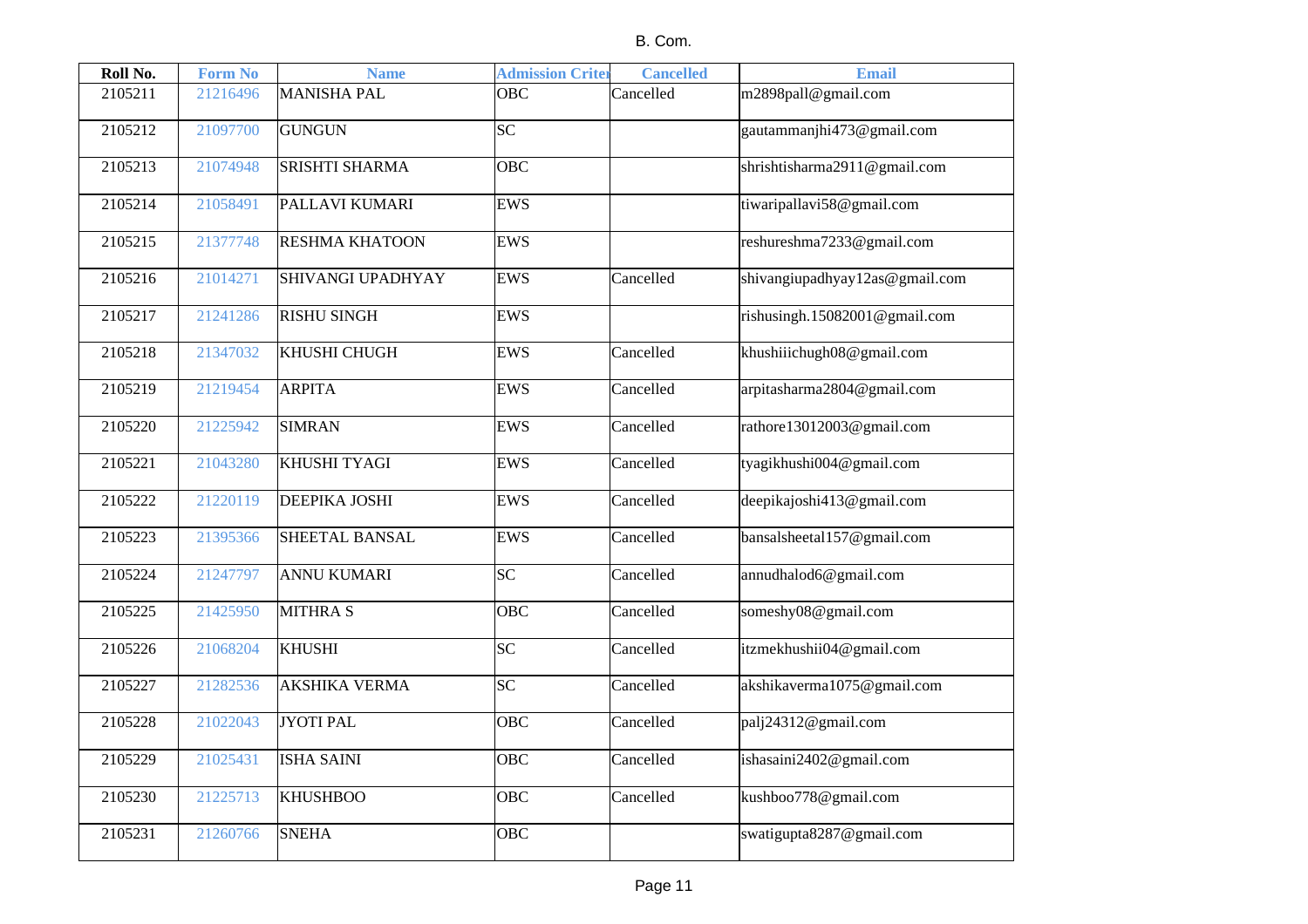| Roll No. | <b>Form No</b> | <b>Name</b>           | <b>Admission Criter</b> | <b>Cancelled</b> | <b>Email</b>                  |
|----------|----------------|-----------------------|-------------------------|------------------|-------------------------------|
| 2105232  | 21172680       | <b>K RAJESHWARI</b>   | <b>SC</b>               | Cancelled        | rajeshwari.dusol751@gmail.com |
| 2105233  | 21344649       | <b>EMAN KUMARI</b>    | <b>OBC</b>              | Cancelled        | Yadaveman8@gmail.com          |
| 2105234  | 21001320       | Tanu Kumari           | CW                      |                  | Ktanu9411@gmail.com           |
| 2105235  | 21301390       | <b>MEGHA KUSHWAH</b>  | <b>OBC</b>              |                  | sonamkushwah9557@gmail.com    |
| 2105236  | 21008160       | <b>KHUSHBU TYAGI</b>  | <b>Sports</b>           |                  | tyagikhushbu4@gmail.com       |
| 2105237  | 21133826       | <b>SHIVANGI ASWAL</b> | <b>Sports</b>           |                  | aswalshivangi4@gmail.com      |
| 2105238  | 21017208       | Divyanshi Pal         | <b>Sports</b>           |                  | divyanship484@gmail.com       |
| 2105239  | 21215704       | <b>MEGHA KANDPAL</b>  | <b>EWS</b>              |                  | tanyakandpal13@gmail.com      |
| 2105240  | 21065189       | <b>SIMRAN SARDANA</b> | <b>EWS</b>              |                  | sardanasimran0@gmail.com      |
| 2105241  | 21351680       | PRERNA NAGPAL         | EWS                     |                  | prernanagpal923@gmail.com     |
| 2105242  | 21176095       | NEHA PANWAR           | <b>OBC</b>              |                  | nehapanwar606@gmail.com       |
| 2105243  | 21229228       | <b>PALAK SONKAR</b>   | SC                      |                  | palaksonker12@gmail.com       |
| 2105244  | 21223036       | <b>HARSHITA</b>       | <b>EWS</b>              |                  | harshitabatra03@gmail.com     |
| 2105245  | 21014333       | Sneha                 | CW                      |                  | snehayad950@gmail.com         |
| 2105246  | 21423756       | <b>ANJALI ROY</b>     | <b>OBC</b>              |                  | ROY499076@GMAIL.COM           |
| 2105247  | 21065179       | NIDHI PAL             | <b>OBC</b>              |                  | nidhipal8433@gmail.com        |